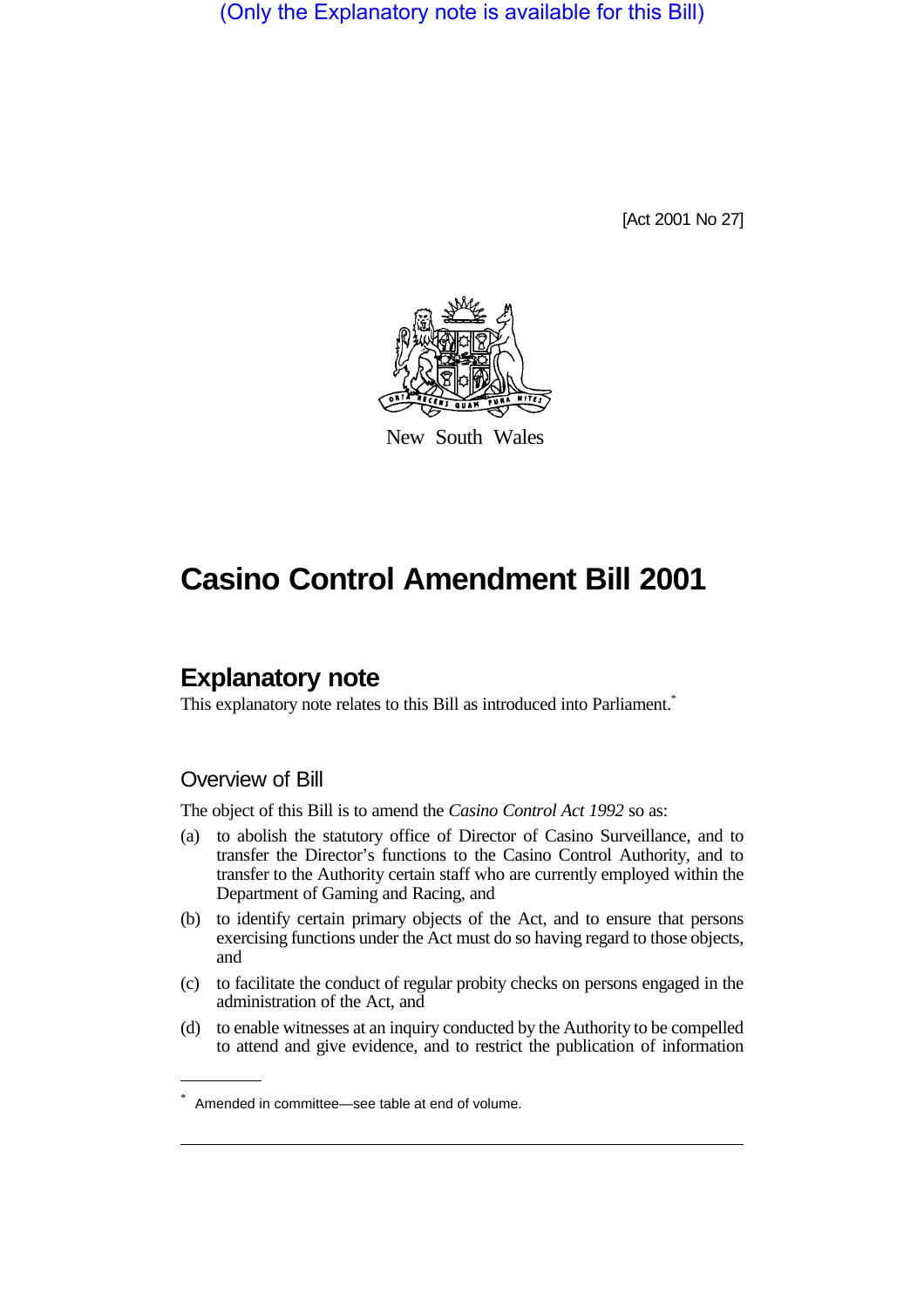Explanatory note

concerning evidence given at an inquiry or the identity of witnesses attending an inquiry, and

- (e) to enable the Authority to refer certain information to the Commissioner of Police for investigation and report, and
- (f) to exclude from review such of the Authority's or Commissioner of Police's decisions as relate to the exclusion of persons from a casino, and
- (g) to make other minor, consequential and ancillary amendments to the Act.

The Bill also makes consequential amendments to the *Public Sector Management Act 1988* and to a number of regulations.

## Outline of provisions

**Clause 1** sets out the name (also called the short title) of the proposed Act.

**Clause 2** provides for the commencement of the proposed Act on a day or days to be appointed by proclamation.

**Clause 3** is a formal provision giving effect to the amendments to the *Casino Control Act 1992* set out in Schedules 1 and 2.

**Clause 4** is a formal provision giving effect to the amendments to other Acts and instruments set out in Schedule 3.

#### **Abolition of office of Director of Casino Surveillance and transfer of functions and staff to Casino Control Authority**

**Schedule 1** repeals the provisions establishing the office of Director of Casino Surveillance (Division 1 of Part 7) and amends a number of other provisions so as to provide for the exercise by the Casino Control Authority of functions formerly exercised by the Director. The savings and transitional provisions enacted by **Schedule 2 [23]** formally abolish the office of Director and provide that any act or omission of the Director is taken to be an act or omission of the Authority (**proposed clause 12 of Schedule 4**). They also provide for certain of the Public Service positions in the Casino Surveillance division of the Department of Gaming and Racing to become equivalent positions in the Casino Control Authority, and for the holders of those positions to be transferred from the Department to the Authority. Transferred officers will retain their Public Service conditions of service and a right of return to the Public Service (**proposed clauses 9, 10 and 11 of Schedule 4**).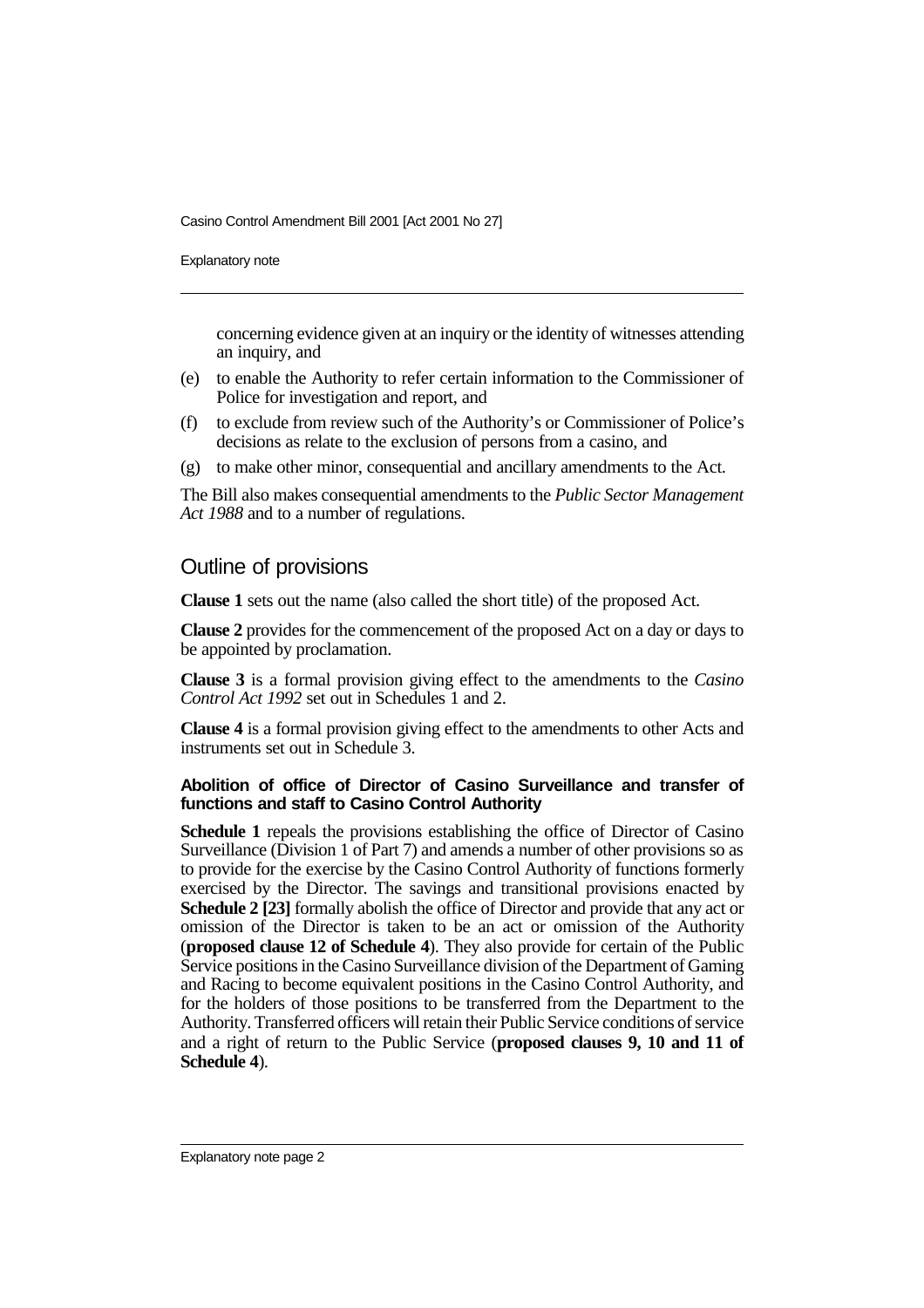Explanatory note

#### **Primary objects of Act**

**Schedule 2 [1]** inserts proposed section 4A. The proposed section states that among the primary objects of the Act are:

- (a) ensuring that the management and operation of a casino remain free from criminal influence or exploitation, and
- (b) ensuring that gaming in a casino is conducted honestly, and
- (c) containing and controlling the potential of a casino to cause harm to the public interest and to individuals and families.

The proposed section further provides that all persons having functions under the Act are required to have due regard to the objects referred to in subsection (1) when exercising those functions.

#### **Conduct of probity checks on persons engaged in administration of Act**

**Schedule 2 [9]**, **[10]**, **[11]**, **[12]** and **[13]** amend section 136 so as to allow the Authority to conduct probity checks not only on any person who seeks appointment as a member or employee of the Casino Control Authority, as a consultant to the Authority or as an inspector (as is currently the case) but also on any person who holds such a position. This will ensure that the holder of such a position continues to meet the standards of integrity required for appointment to the position. Probity checks by the Authority will be required to be conducted in accordance with guidelines established by the Authority. Failure to co-operate with a probity check will preclude a person from appointment to such a position and allow the holder of such a position to be removed from the position, with no entitlement to compensation.

#### **Casino Control Authority to compel witnesses to attend and give evidence at its inquiries**

**Schedule 2 [14]** inserts proposed section 143A. The proposed section gives the person presiding at an inquiry being conducted by or on behalf of the Authority under section 143 the powers, authorities, protections and immunities conferred on a commissioner by Division 1 of Part 2 of the *Royal Commissions Act 1923* and, if the person is a Supreme Court Judge or a legal practitioner of at least 7 years' standing, the powers and authorities conferred by Division 2 of Part 2 of that Act. Those provisions will allow witnesses to be compelled to attend and give evidence at such an inquiry, and will ensure that witnesses who do so have the same protections as witnesses who give evidence in Supreme Court proceedings.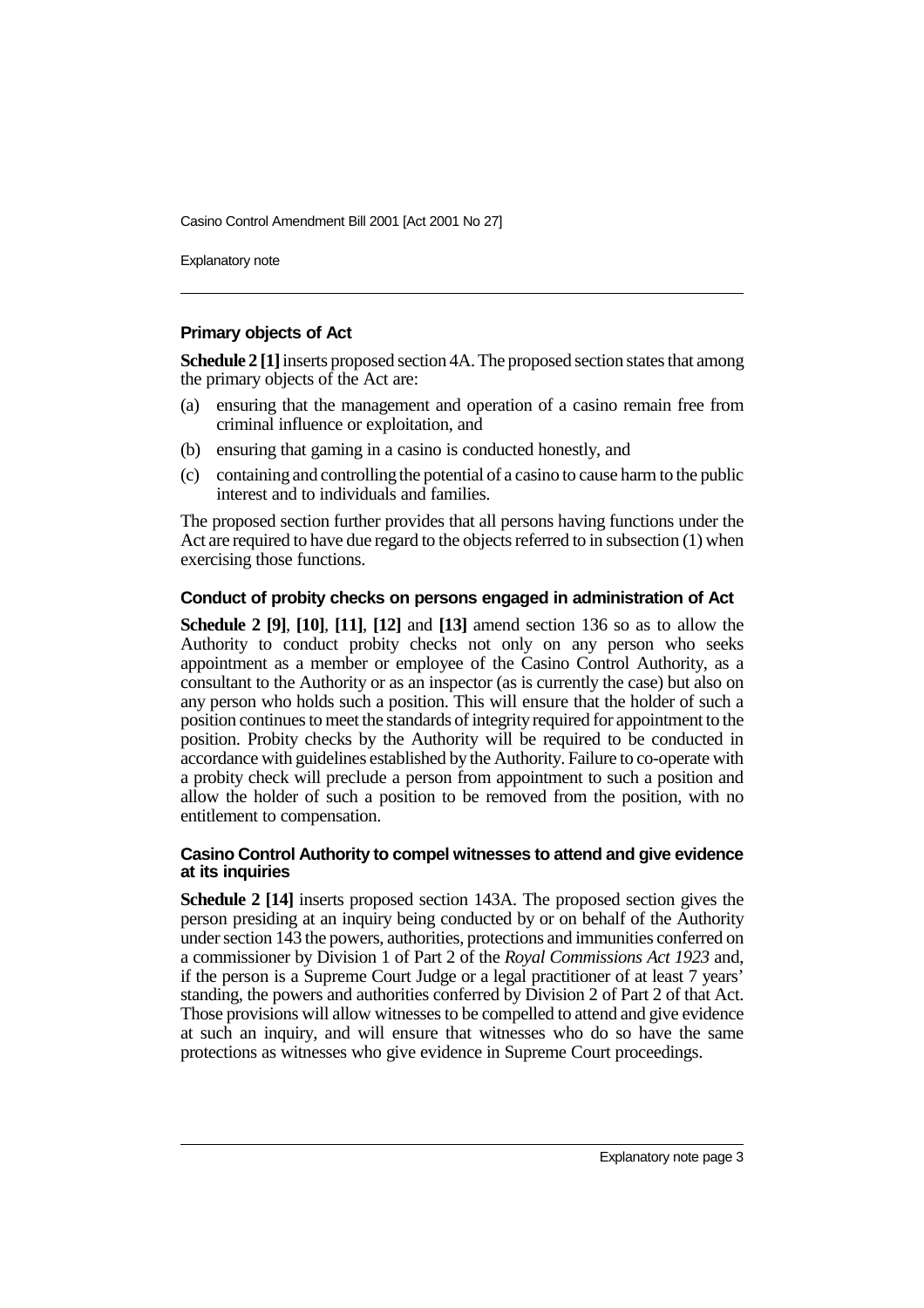Explanatory note

#### **Casino Control Authority to restrict publication of information**

**Schedule 2 [14]** inserts proposed section 143B. The proposed section gives the person presiding at an inquiry being conducted by or on behalf of the Authority under section 143 the power to prohibit the publication of:

- (a) any evidence given at the inquiry, or
- (b) the contents of any document, or a description of any thing, produced at the inquiry, or
- (c) any information that might enable a person who has given or may be about to give evidence at the inquiry to be identified or located, or
- (d) the fact that any person has given or may be about to give evidence at the inquiry,

if satisfied that it is necessary to do so in the public interest. Contravention of such a prohibition will be punishable by a fine of 50 penalty units (\$5,500) or imprisonment for 12 months, or both.

#### **Casino Control Authority to refer information to Commissioner of Police for investigation and report**

**Schedule 2 [14]** inserts proposed section 143C. The proposed section enables the Authority to refer to the Commissioner of Police, for investigation and report, any information as to the existence, or possible existence, of major or systemic criminal activity in connection with gaming at a casino, and requires the Authority to have regard to any such report before taking any action in relation to the matters to which the information relates. **Schedule 2 [15]** amends section 148 to ensure that any such information may not be divulged under section 148 (2) (which enables otherwise confidential information to be disclosed to certain persons) except with the consent of the Commissioner of Police.

#### **Exclusion from review of Authority's or Commissioner of Police's decisions as relate to the exclusion of persons from casino**

**Schedule 2 [4]**, **[5]** and **[6]** amend sections 80 and 81 so as to ensure that any direction given by the Commissioner of Police requiring a casino operator to exclude a person from a casino, and any exclusion order given by the Authority or by a casino operator on the basis of a direction given by the Commissioner of Police, are not reviewable by any court or tribunal.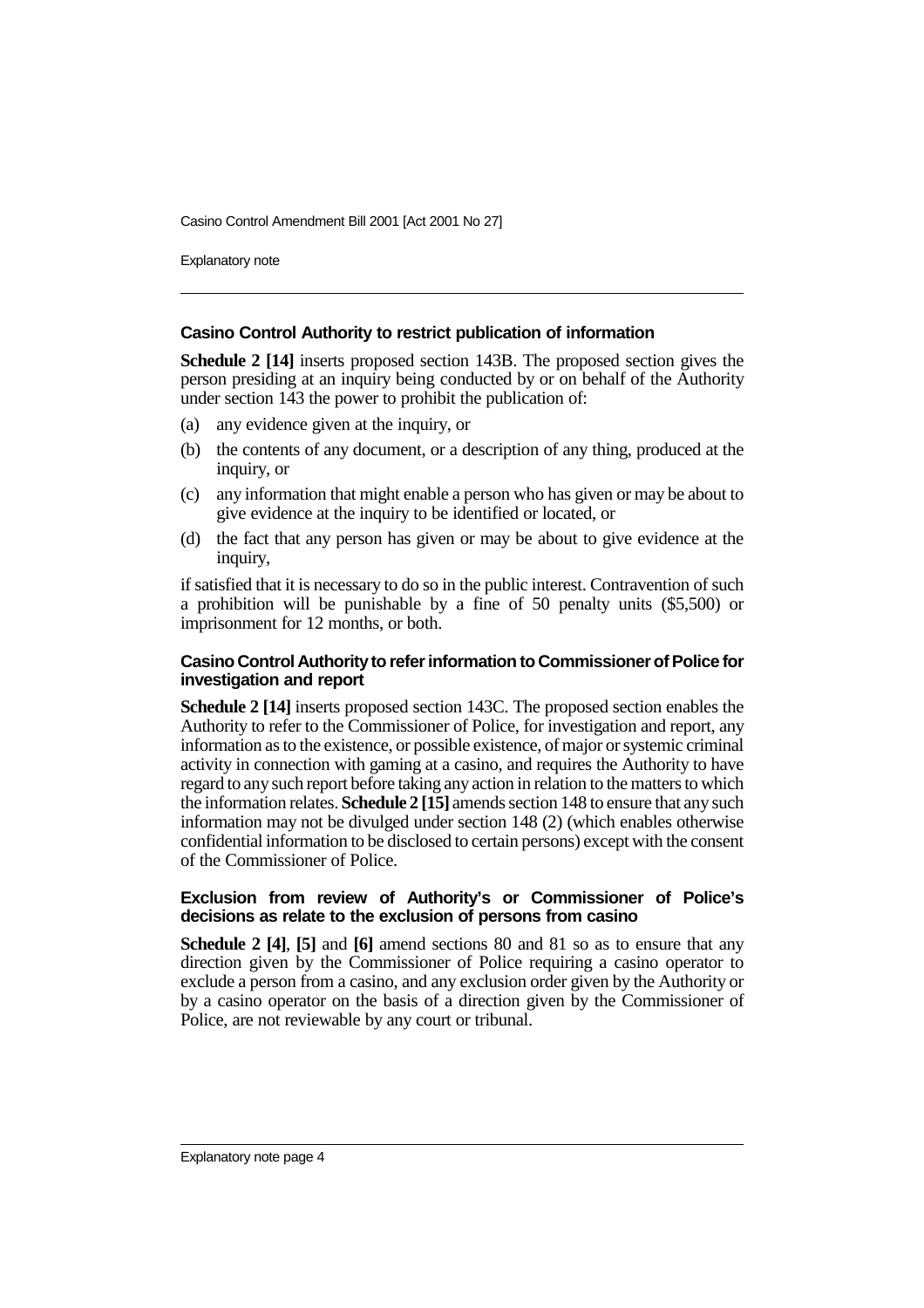Explanatory note

#### **Minor, consequential and ancillary amendments**

**Schedule 2 [2]** amends section 19 so as to repeal a provision that currently restricts the boundaries of a casino from extending beyond the boundaries of the location for which its casino licence was originally granted.

**Schedule 2 [3]** amends section 76 so as to allow regulations to be made that regulate or prohibit not only individual inducements to gamble (as is presently the case) but also collective inducements.

**Schedule 2 [7]** amends section 84 so as to increase the penalty for entering a casino in contravention of an exclusion order from 20 penalty units (\$2,200) to 50 penalty units (\$5,500) or imprisonment for 12 months, or both.

**Schedule 2 [8]** amends section 124 so as to ensure that approved systems of controls and procedures may allow for different controls and procedures for different parts of the same casino.

**Schedule 2 [16]**, **[18]** and **[19]** amend section 148 so as to replace certain bulleted items with numbered paragraphs and subparagraphs.

**Schedule 2 [17]** amends section 148 so as to provide that the Police Service, the police forces of other States and Territories and the Australian Federal Police are each added to the list of law enforcement bodies to whom otherwise secret information may be released.

**Schedule 2 [20]** amends Schedule 3 so as to enable regulations to be made with respect to the publication of certain information and the display of certain notices.

**Schedule 2 [21]** amends Schedule 3 so as to enable regulations to be made with respect to the payment of expenses to witnesses attending inquiries conducted by or on behalf of the Authority.

**Schedule 2 [22]** amends clause 1 of Schedule 4 so as to enable regulations to be made with respect to savings and transitional matters arising from the enactment of the proposed Act.

**Schedule 2 [23]** inserts a new Part 6 into Schedule 4, containing a number of savings and transitional matters arising from the enactment of the proposed Act.

#### **Consequential amendment of other Acts and instruments**

**Schedule 3** makes consequential amendments to the following Act and instruments:

*Criminal Records Regulation 1999 Liquor Regulation 1996*